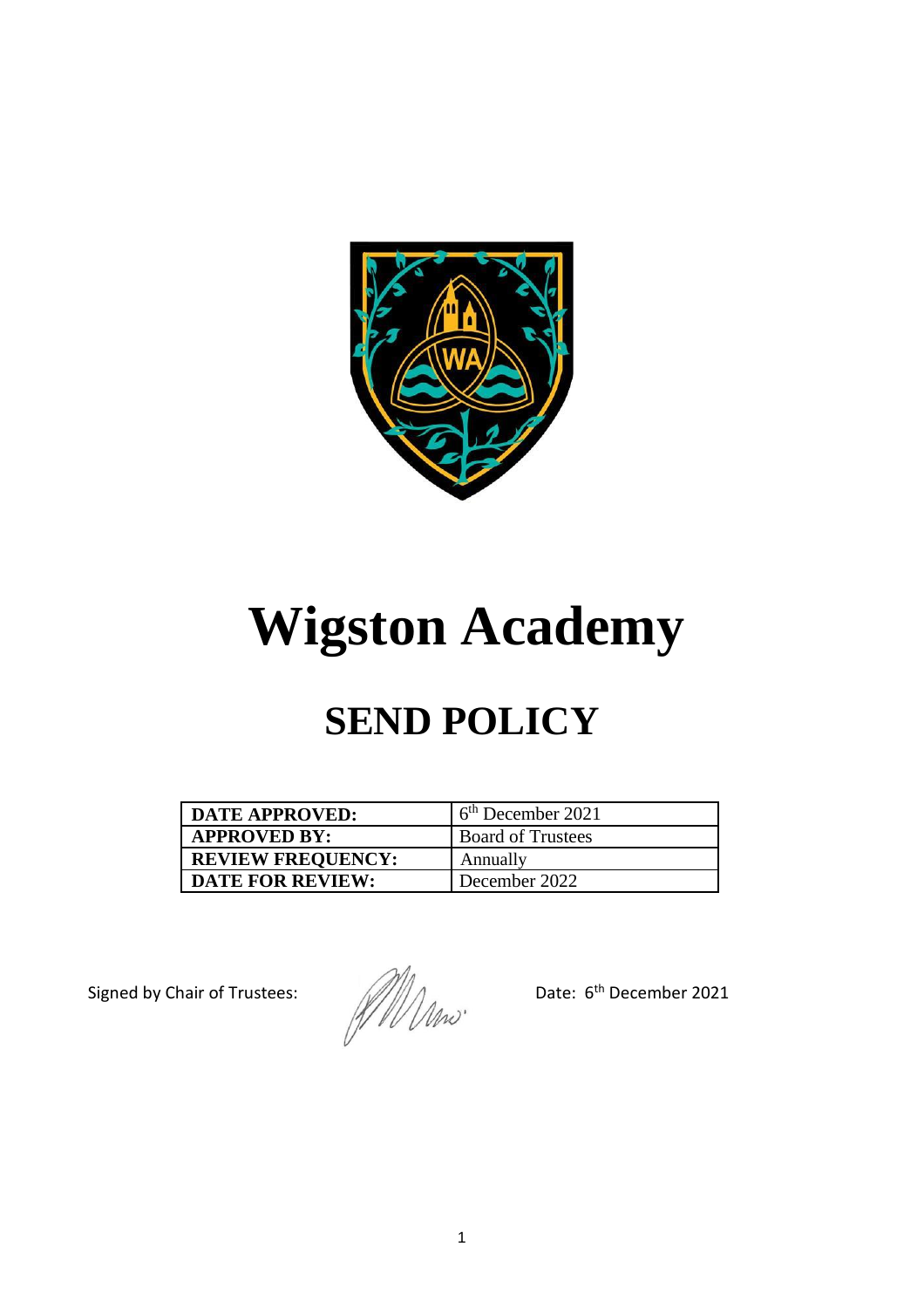# **CONTENTS:**

- **1. Aims**
- **2. Legislation and guidance**
- **3. Definitions**
- **4. Roles and responsibilities**
- **5. SEND information report**
- **6. Monitoring arrangements**
- **7. Links with other policies and documents**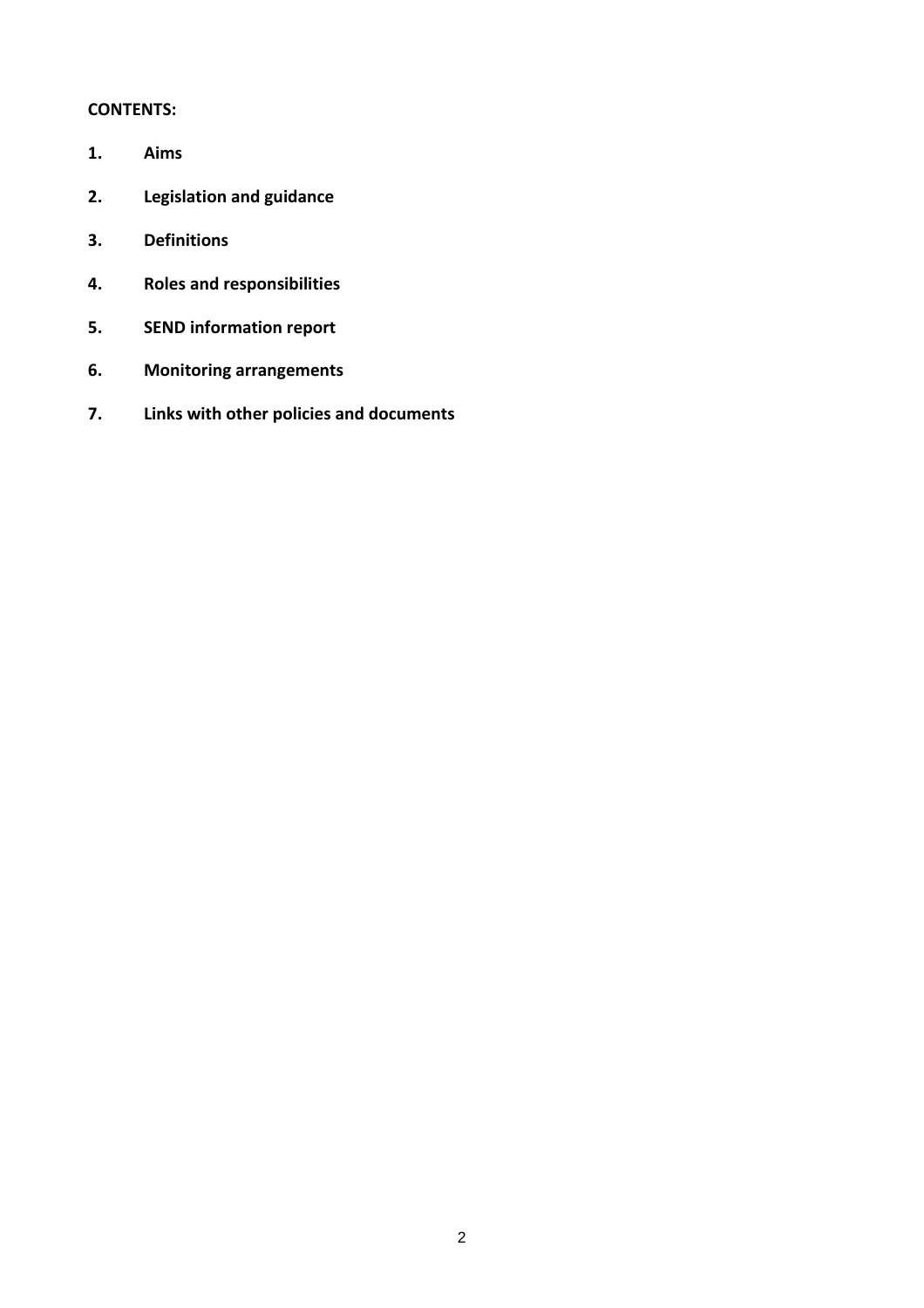### **1. Aims**

At Wigston Academy, our aim is to ensure that all students can access education to achieve their potential. The Academy is a place where differences are celebrated and we recognise that learning is different for everyone. We have an inclusive approach, which helps make sure that no one is left behind and that each one of our students gets the help and support which they need to move on and make progress. We recognise the needs of each individual and endeavour to ensure that the learning opportunities provided for them, and the targets set, reflect and address these needs.

Our special educational needs and disability (SEND) policy and information report aims to:

- Set out how our school will support and make provision for students with SEND
- Explain the roles and responsibilities of everyone involved in providing for students with SEND

# **2. Legislation and guidance**

This policy and information report is based on the statutory [Special Educational Needs and](https://www.gov.uk/government/uploads/system/uploads/attachment_data/file/398815/SEND_Code_of_Practice_January_2015.pdf)  [Disability \(SEND\) Code of Practice](https://www.gov.uk/government/uploads/system/uploads/attachment_data/file/398815/SEND_Code_of_Practice_January_2015.pdf) (SEND CoP) and the following legislation:

- Part 3 of the Children [and Families Act 2014,](http://www.legislation.gov.uk/ukpga/2014/6/part/3) which sets out school's responsibilities for students with SEN and disabilities
- [The Special Educational Needs and Disability Regulations 2014,](http://www.legislation.gov.uk/uksi/2014/1530/contents/made) which set out school's responsibilities for education, health and care plans (EHCPs), SEND Co-ordinators (SENDCOs) and the SEND information report.
- Parts One and two of the [Teacher Standards 2011,](https://assets.publishing.service.gov.uk/government/uploads/system/uploads/attachment_data/file/665520/Teachers__Standards.pdf) Which sets out teacher's responsibilities for all students.

This policy also complies with our funding agreement and articles of association.

# **3. Definitions**

*Definitions of SEND, taken from The Children and Families Act 2014.*

A student has SEND if they have a learning difficulty or disability which calls for special educational provision to be made for them.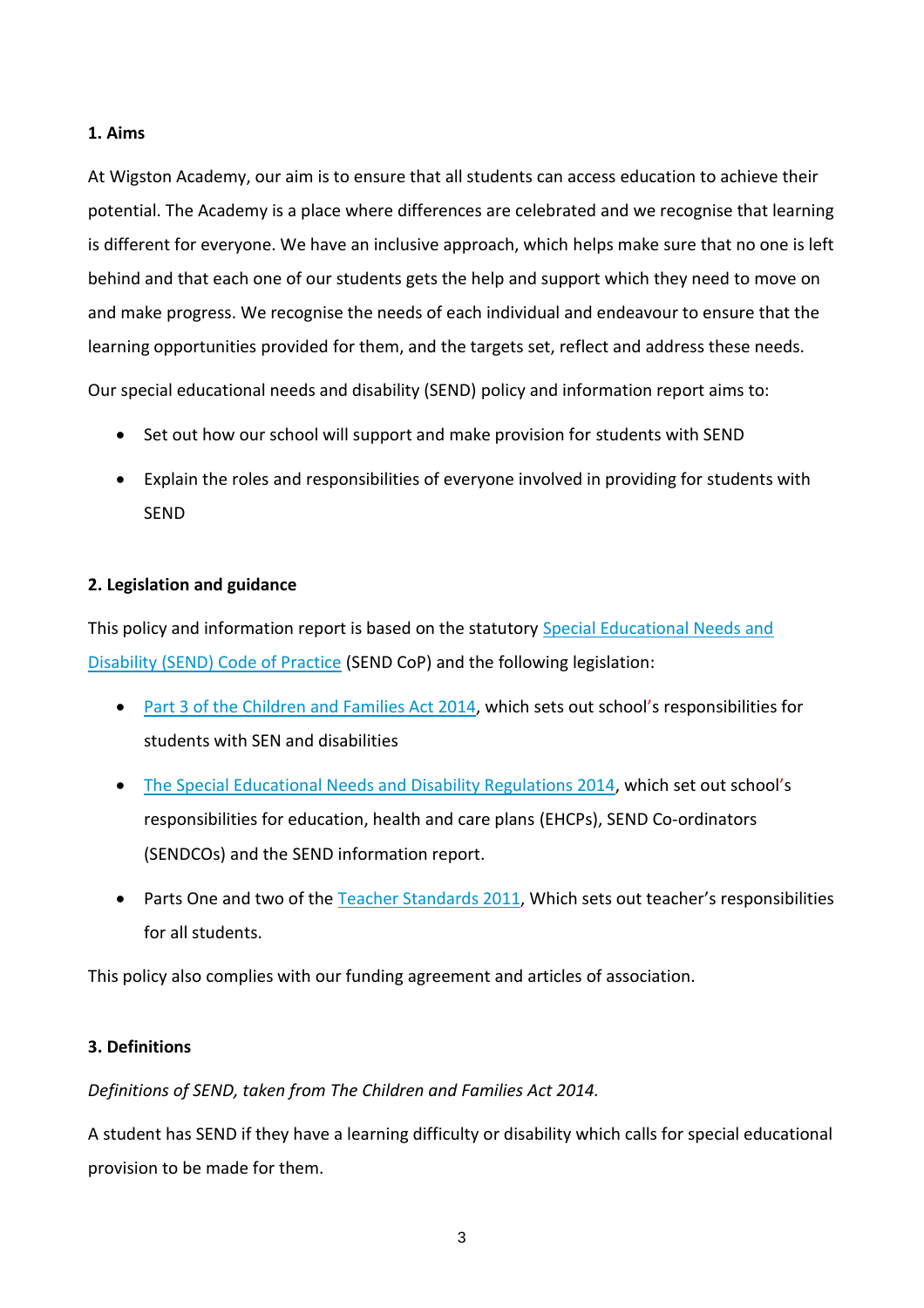They have a learning difficulty or disability if they have:

- a) A significantly greater difficulty in learning than the majority of others of the same age, or
- b) A disability which prevents or hinders them from making use of facilities of a kind generally provided for others of the same age in mainstream schools.
- c) A child under compulsory school age has special educational needs if they fall within the definition at (a) or (b) above, or would do so if special educational provision was not made for them.

SEND provision is educational or training provision that is additional to, or different from, that made generally for other children or young people of the same age by mainstream schools.

Students must not be regarded as having a learning difficulty solely because the language or form of language of their home is different from the language in which they will be taught.

Within Wigston Academy, SEND falls under the Elevate umbrella. Elevate also encompasses, student premium (PP), more able (MA), English as and additional language (EAL) and Catch-up. Students who fit into more than one category will have provision met by the respective areas of Elevate.

# **4. Roles and responsibilities**

# **4.1 The SENDCo**

The SENDCo is Mr. Simeon Paul

The SENDCo will:

- Work with the headteacher, the Elevate Leader and SEND governor to determine the strategic development of the SEND policy and provision in the school.
- Have day-to-day responsibility for the operation of this SEND policy and the co-ordination of specific provision for individual students with SEND, including those who have EHCPs.
- Provide professional guidance to colleagues and work with staff, parents and carers and other agencies, to ensure that students with SEND receive appropriate support and highquality teaching.
- Advise staff on the graduated approach and provision for SEND students.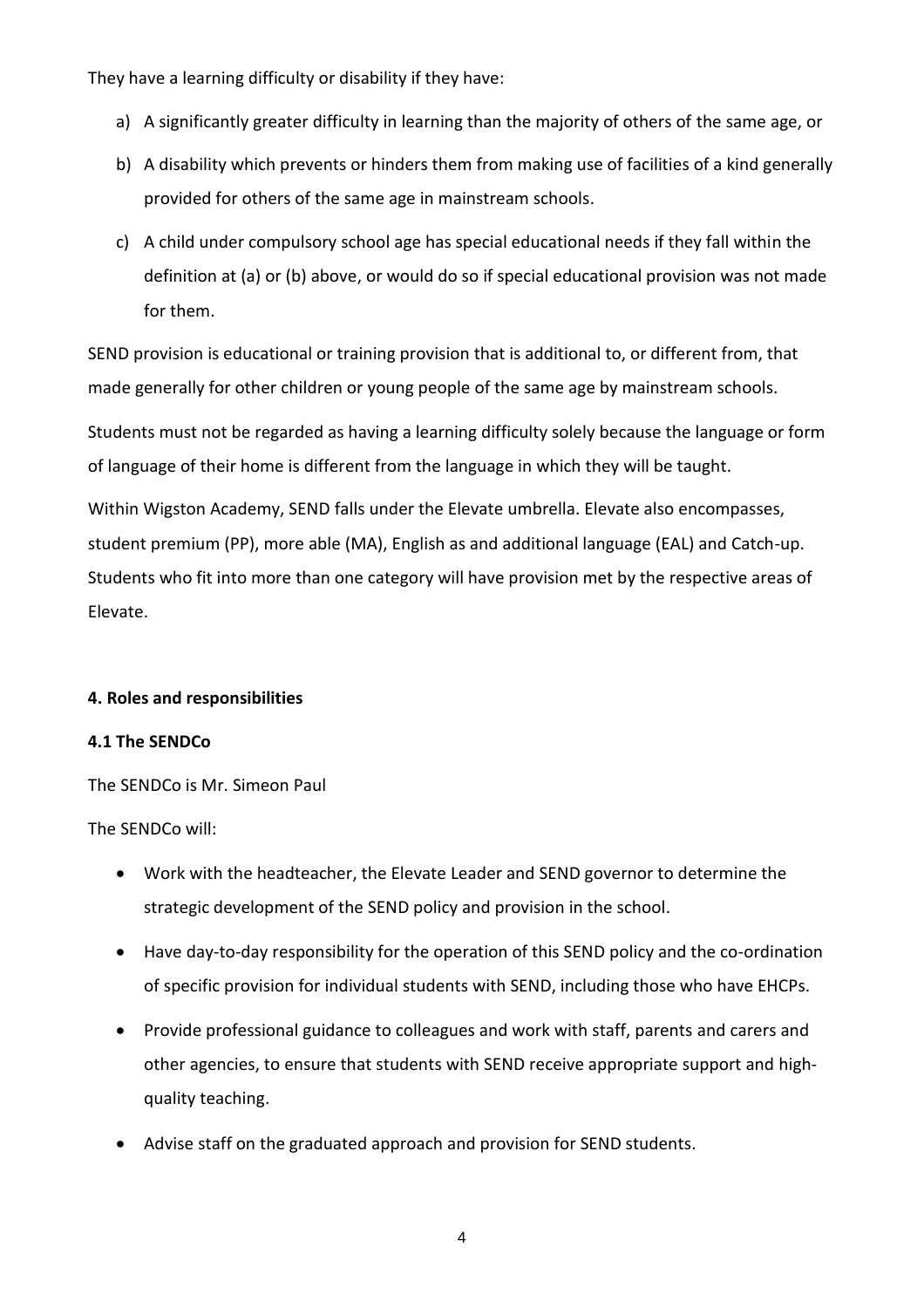- Advise on the deployment of the school's delegated budget and other resources to meet students' needs effectively.
- Be the point of contact for external agencies, especially the local authority and its support services.
- Liaise with potential next providers of education to ensure students and their parents and carers are informed about options and a smooth transition is planned.
- Work with the headteacher, the Elevate Leader and governing board to ensure that the school meets its responsibilities under the Equality Act 2010 regarding reasonable adjustments and access arrangements.
- Ensure the school keeps accurate and up-to-date, records of all students with SEND, as well as disseminate this information to appropriate staff.

# **4.2 The SEND governor**

The SEND governor will:

- Help to raise awareness of SEND issues at governing board meetings.
- Monitor the quality and effectiveness of SEND and disability provision within the school and update the governing board.
- Work with the headteacher and SENDCo to determine the strategic development of the SEND policy and provision in the school

# **4.3 The Headteacher**

The Headteacher will:

- Work with the SENDCo, the Elevate Leader and SEND governor to determine the strategic development of the SEND policy and provision in the school.
- Have overall responsibility for the provision and progress of learners with SEND and/or a disability.

# **4.4 Class teachers**

Each class teacher is responsible for:

- The progress and development of every student in their class.
- Working closely with any learning support assistant (LSA) or specialist staff to plan and assess the impact of provision.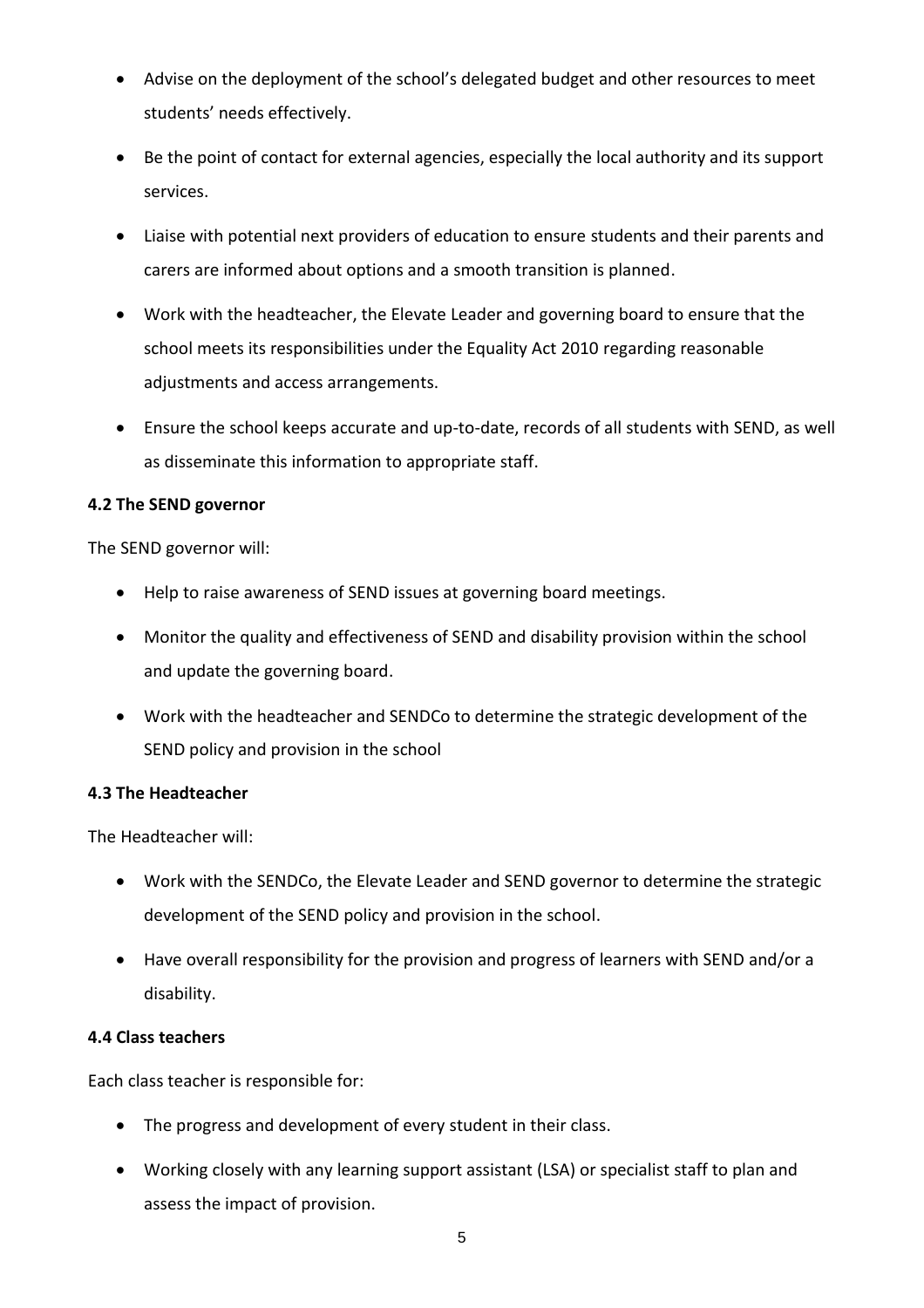- Working with the SENDCo to review each student's progress and development and decide on any changes to provision.
- Ensuring they follow this SEND policy.

# **5. SEND information report**

# **5.1 The kinds of SEND that are provided for:**

We provide additional and/or different provision for a range of needs across the four areas of needs highlighted in the SEND CoP:

- Communication and interaction (C&I): Autistic Spectrum Disorders (including Asperger's Syndrome), Speech and Language difficulties.
- Cognition and learning (C&L): Moderate learning difficulties (MLD), Specific learning difficulties (SpLD) like dyslexia, dyspraxia and dyscalculia.
- Social, emotional and mental health difficulties (SEMH): Attention deficit hyperactivity disorder (ADHD), and anxiety.
- Sensory and/or physical needs (SPN): Visual impairments (VI), Hearing impairments (HI), Processing difficulties (PD), and epilepsy

# **5.2 Identifying students with SEND and assessing their needs**

A graduated response for identification, assessment and provision, in accordance with the SEND CoP (2015) is in place.

We aim to identify the needs of students with SEND as early as possible. We believe that this is most effectively done by gathering information from a number of sources, such as parents and carers, students, teachers and other professionals. In most cases, students with SEND will have been identified within their previous school and this information is shared with us. A member of the SEND team will also be available to attend education and health care plan (EHCP) reviews of year 6 for students whom are likely to join the Academy the following year. This is part of our early transition provision.

Additionally, we use a variety of data and assessment tools to identify low attainment in literacy and numeracy, which may signify a SEND need.

• Key stage 2 SAT results and teacher assessments.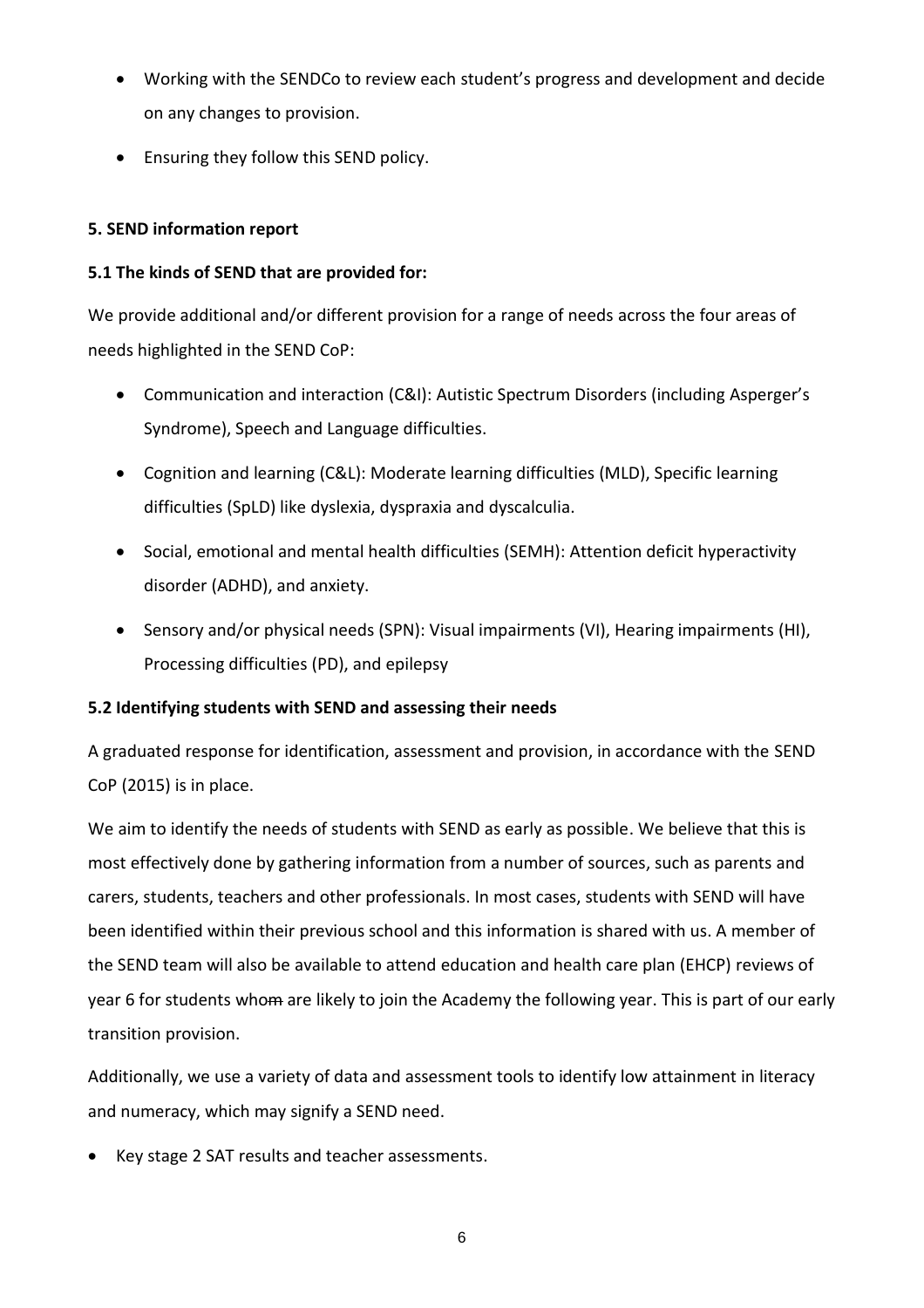- We assess each student's current skills and levels of attainment on entry through standardised literacy (NFER reading tests, and the Single Word Reading Test) and online literacy & numeracy assessments (GL Assessments). These are completed annually to identify any concerns that may not have already been addressed.
- If required, the school will screen identified students using the GL Assessment Dyslexia Screener. This enables us to identify students with a specific learning difficulty (SpLD) and make reasonable adjustments or provision.

Where needs have not been previously identified, or additional / emerging needs are being considered, all staff have an obligation to report any concerns to the SENDCo. This will normally be the class teacher, but can also include LSAs, Heads of Year (HoYs), Heads of Department (HoDs) and pastoral staff. Through regular monitoring of progress, they will identify those students whose progress:

- Is significantly slower than that of their peers starting from the same baseline.
- Fails to match or better the student's previous rate of progress.
- Fails to close the attainment gap between the student and their peers.
- Widens the attainment gap.

This may include progress in areas other than attainment, for example, social, emotional and/or communication needs. **Slow progress and low attainment will not automatically mean a student is recorded as having SEND.** 

Once a concern / student of concern has been identified by a member of staff, an "Initial Concerns" referral form is completed by them and all other teachers of that student (and any LSAs or pastoral staff, where applicable). *This form identifies the student's strengths, needs, any concerns and what current in-class practice or intervention is in place.* The initial concerns form may go to the HoY or the SENDCo. Once the information has been collated, the HoY/SENDCo will review it. Observations and referrals may be conducted, based on the information. Where necessary, additional provision, assessment or meetings will be put in place. **In some cases, this may lead to placement in interventions, additional adult support or alternative provision. However, these should not be considered an expectation, as Universal Provision (in-class teaching provision) should meet needs.** 

If a student displays significant difficulties over a prolonged period of time, the SENDCo may consider creating a SEND support plan. This document is put in place to ensure individualised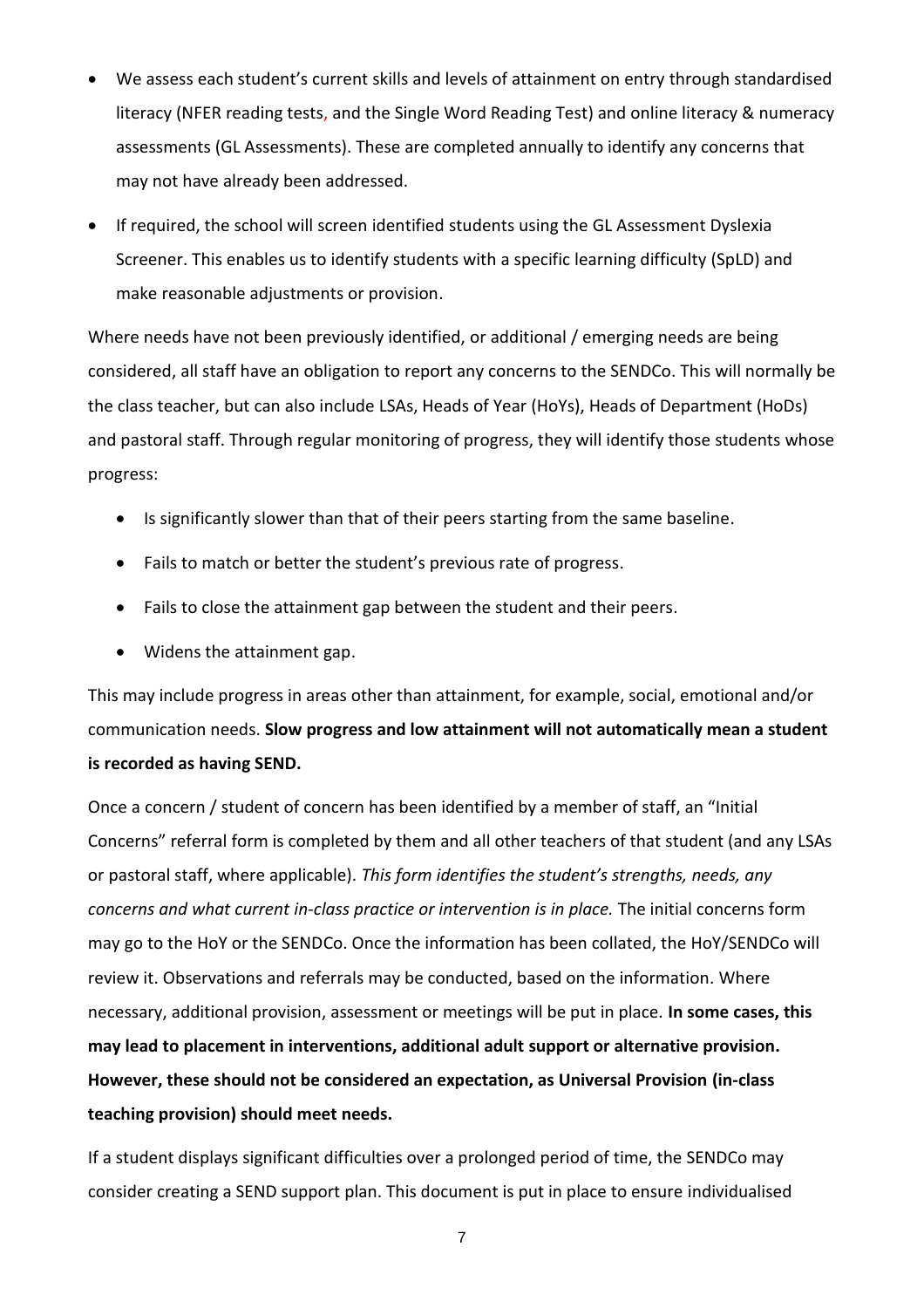universal and targeted provision is in place to meet their needs. This may come with additional funding, but this is not guaranteed. Any student with a SEND support plan will be placed on the SEND register, to ensure that the information about their needs, strategies to support them and provision in place is readily available to staff who work with them. The SEND support plan will be reviewed regularly (at least once a year), to ensure the information is up-to-date.

In addition to the SEND support plan, some students may undergo a statutory assessment for an EHCP. This will only occur when it is deemed that having received both universal and targeted provision, they still display significant difficulties. These difficulties will have been reviewed with the student, their parents and carers and any appropriate professional(s) over at least two review cycles (usually two terms – See section 5.4 for details). These people will be responsible for developing and reviewing the plan. Once the EHCP has been completed and agreed, it will be kept as part of the student's formal record and reviewed at least annually by the SENDCo, parents and carers, the student, and appropriate professionals. The review enables provision for the student to be evaluated and where appropriate, for changes to be put in place.

#### **5.3 Consulting and involving students and parents and carers**

At Wigston Academy we believe that a close working relationship with parents and carers is vital in order to ensure:

- Early and accurate identification and assessment of SEND, leading to the appropriate and effective provision.
- Continual social and academic progress of student with SEND, to enable personal success.
- Parental views are encouraged, considered and valued.
- Personal and academic targets are set, understood and reviewed regularly.

If assessment indicates that a student has SEND, we will have an early discussion with them and their parents and carers. Notes of these early discussions will be added to the student's record and shared. Students and parents and carers will always be consulted about provision and invited to attend meetings with external agencies, to ensure that they are kept up to date. In cases where more regular contact is necessary, this will be arranged. The SENDCo may signpost parents and carers to the local authority SEND Information Advice & Support Service (SENDIASS) for additional support. We will formally notify parents and carers when it is decided that a student will receive SEND support.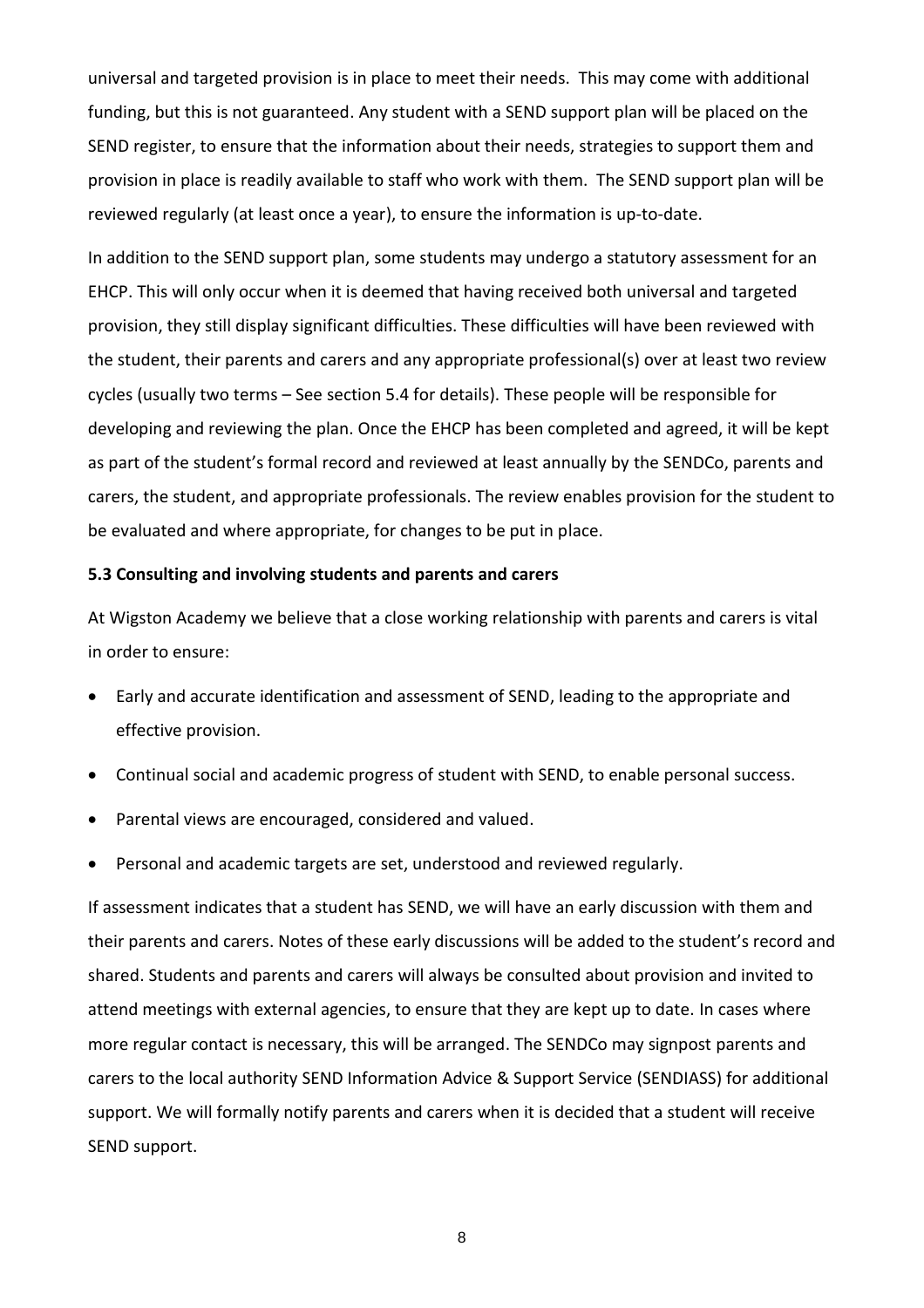#### **5.4 Assessing and reviewing students progress towards outcomes**

The graduated response, a four-part cycle of assess, plan, do and review (APDR), recognises that there is a continuum of SEND, and that most students will be at the SEND support level. This enables the provision to be refined and revised as the understanding of an individual student grows. It also enables the identification of those interventions which are the most effective in supporting the student to achieve good progress and outcomes. Parents and carers will be formally advised of this before inclusion of the student on the Academy's SEND support register.

#### Assess

In identifying a student as needing SEND support, the subject teacher working with the SEND Team should carry out a clear analysis of the student's needs. This should draw on subject assessments, teacher observations, and details of previous progress and attainment. Also, comparisons with peers and national data, as well as the views and experience of parents and carers. The opinion and feelings of the individual and advice from external support services will also be considered. Any parents and carers concerns will be recorded and compared with the school's information and assessment data on how the student is progressing. This analysis will require regular review to ensure that provision is matched to need. It also ensures that barriers to learning are clearly identified, are being challenged and that the interventions being used are developing and evolving as required. Where external provision is in place, their work will help inform the assessment of need. Where they are not involved they may be contacted, if this is felt to be appropriate, following discussion and agreement with parents and carers.

#### Plan

This involves consultation between the SENDCo, parents and carers, students and appropriate professionals to agree the provision that is required; the impact on progress, development and/or behaviour that is expected and a clear date for review. Staff working with the student, including support staff, will be informed of their individual needs, the provision available, any particular teaching strategies/approaches that are being employed, and the outcomes that are being sought. This information will be readily available as part of the Provision Map system.

#### Do

Teaching staff remain responsible for the progress of students in their class. They retain responsibility even where interventions may involve group or 1:1 teaching away from the mainstream classes. They will work closely with LSAs and relevant professionals to plan and assess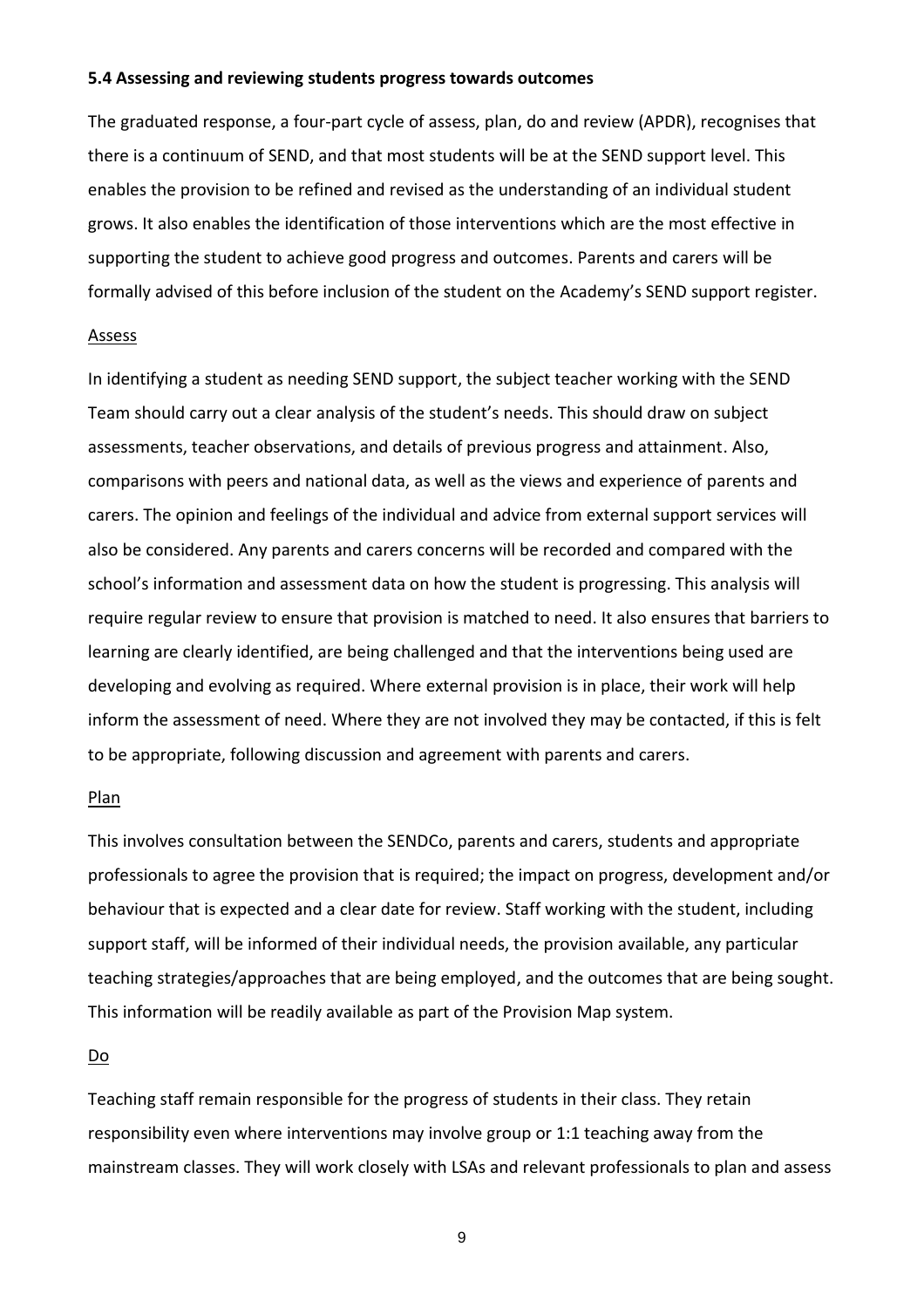the impact of provision. Assessment of the student's strengths and weaknesses, problem solving and advising of the implementation of effective provision will be decided by the SENDCo.

#### Review

Regular progress checks will be in place. The review process will evaluate the impact and quality of the provision agreed during the "assess" stage. The SENDCo may revise provision in light of student progress, but any necessary amendments would be made in consultation with parents and carers and teachers.

# **5.5 Supporting students moving between phases and preparing for adulthood**

The Academy works in partnership with other schools, colleges and external agencies across the county to ensure the successful transition of all of our students. Where appropriate upon transition, students with identified SEND will be supported through meetings with parents and carers, key staff from both settings and support agencies.

- Careful thought and consideration is given to placement of students in tutor groups, after liaison between the Head of Year 7, the Induction and Primary Liaison and the SENDCO.
- For some students, an individual plan of action to aid transition will be offered. Where necessary, enhanced transitions are offered to and from the Academy for students with SEND. This may include additional visits to the Academy or College prior to enrolment or regular meetings with the primary schools or colleges to ensure that we are fully informed of their needs.
- We will share all appropriate information with the school, college, alternative provision that the student is moving to. We will agree with parents and carers and students which information will be shared as part of this.

Where a student has an EHCP there is a legal requirement to provide an annual review at the point of Year 9 and Year 11 transition. In these reviews, transition plans are drawn up in accordance with parents and carers, student and staff views.

# **5.6 Our approach to teaching students with SEND**

The Academy welcomes all students and values them as individuals. We believe that they have the right to have their own particular needs recognized and supported, in order to achieve success. We also believe that "All teachers are teachers of SEND." Therefore, it is a whole school responsibility to ensure inclusive practice and that SEND students' needs are met. We do this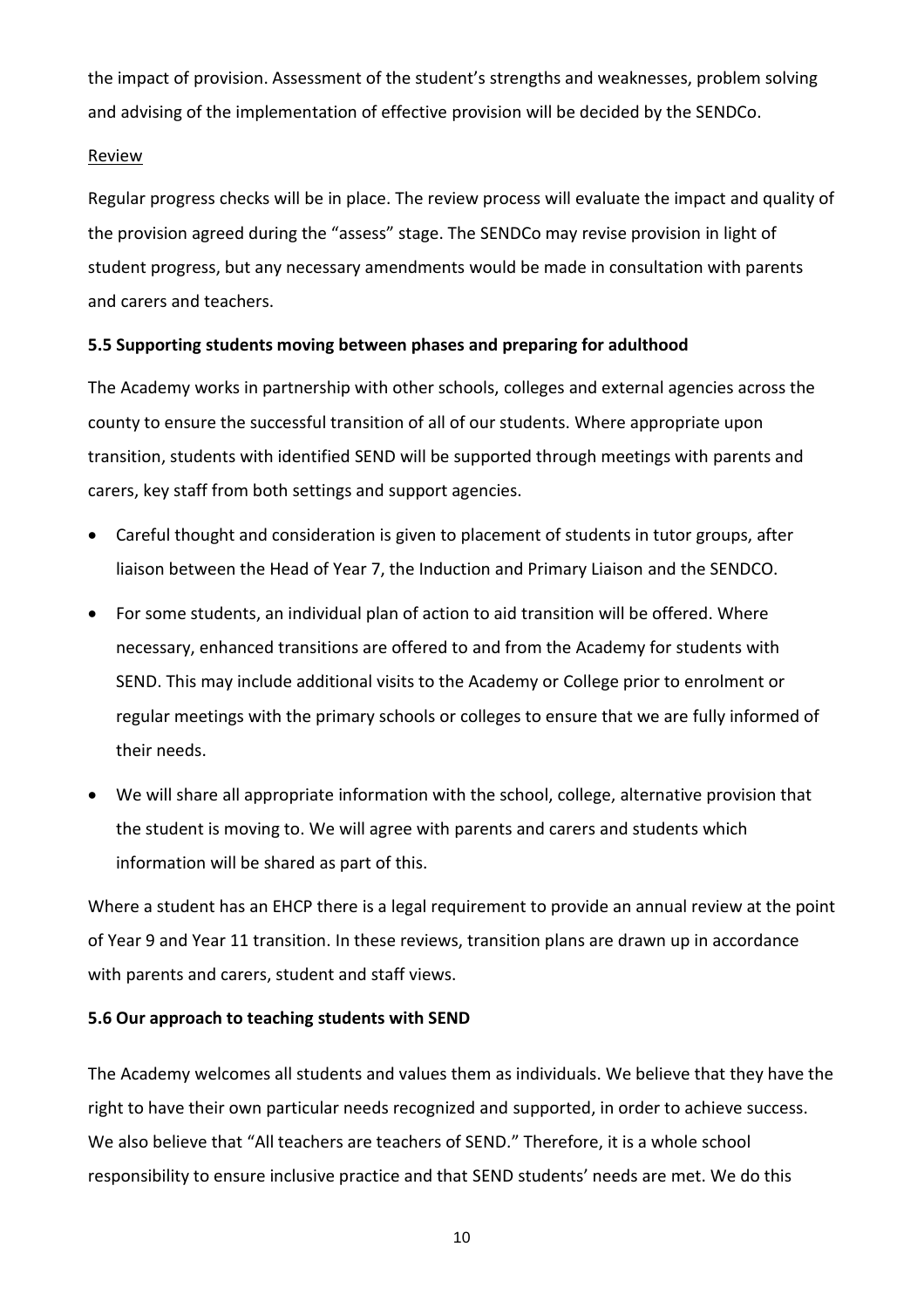though staff working together as a team, and in close partnership with our students and their parents and carers.

SEND is seen by our Academy as "The student requiring provision that is additional to or different from their peers." We recognise that there are particular groups of students whose circumstances require additional consideration by those who work with them to support their SEND. We aim to reassure parents and carers and clarify issues for them throughout the SEND process. All parents and carers of our SEND students will be treated as partners and supported to play an active and valued role in their education. We endeavour to keep parents and carers informed about their child's needs and invite them to regular review meetings, where appropriate.

The Headteacher, Elevate Leader and SENDCo oversee the Policy for Inclusion and are responsible for ensuring that it is implemented effectively throughout the Academy. The Academy's curriculum is regularly reviewed by the Senior Leadership Team (SLT) to ensure that it promotes the inclusion of all students. This includes learning outside the classroom and in alternative provision. The Academy will also seek advice, where appropriate, from internal and external providers.

In line with the Teacher Standards and guidance in the Code of Practice, teachers are responsible and accountable for the teaching, progress and development of all the students in their class. Universal provision or "High quality teaching (QFT)" is our first step in meeting the needs of students with SEND.

#### **5.7 Adaptations to the curriculum and learning environment**

We understand that some students may experience difficulty or not make expected progress. Students with SEND will be given access to the curriculum through the SEND provision provided by the school as is necessary, taking into account the wishes of parents and carers and the needs of the student. Every effort will be made to educate students with SEND alongside their peers in a mainstream classroom setting. Where this is not possible, the SENDCo will consult with teachers and parents and carers regarding additional or alternative provision.

Differentiated, universal provision is available to all who need it. This is done through making changes that will enable the student to access whole class teaching, personalised where needed. Examples include:

- Modifying the environment displays / lighting / seating plans/ distraction.
- Modifying language used age/level appropriate, modelled and explained.
	- 11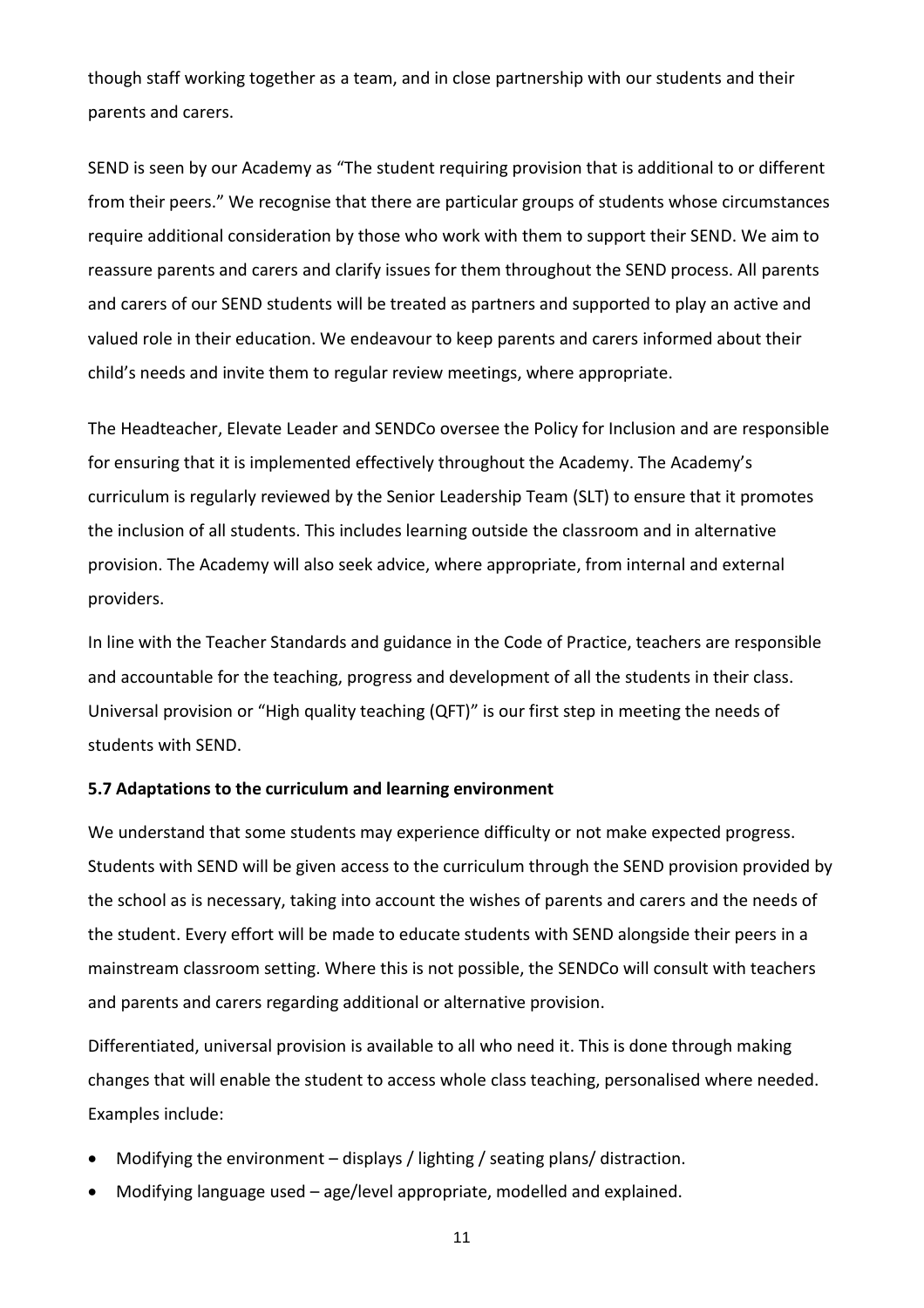- Modifying resources used accessibility to all / supportive.
- Modifying groupings and pairing of students.
- Modifying adult support.
- Modifying strategies to promote independence.

# **5.8 Additional support for learning**

If it becomes clear the students' needs require provision which is additional to or different from the universal provision offered, targeted provision may be sought. Students on the SEND register will have a Student Profile which outlines a child's individual needs and strategies to support them. These profiles created by the students, with support if necessary, and circulated to all staff and parents and carers. They are reviewed at least yearly. Some students, particularly those with EHCPs, may have an individual educational plan and/or a behaviour management plan. These will have been created after discussions with appropriate staff, parents and carers and the student. All staff who work with the student will be made aware of their needs, the outcomes sought, the provision available, and any teaching strategies or approaches that are required. We will regularly review the effectiveness of provision and their impact on the student's progress. These targeted provisions are:

- Evidence based rather than just closing the gap / booster groups.
- Little and often.
- Organised at times so that the student can still benefit from class teacher input in core lessons.
- Jointly planned.
- Evaluated to ensure the students are making progress and, If not why not?
- Changed if not having an impact.

Additional, in-class support is also available through the use of LSAs who support students with:

- Reading and writing tasks.
- Listening and concentrating.
- Staying on task and completing work.
- Answering questions.
- Helping students to work with each other.
- Small group work.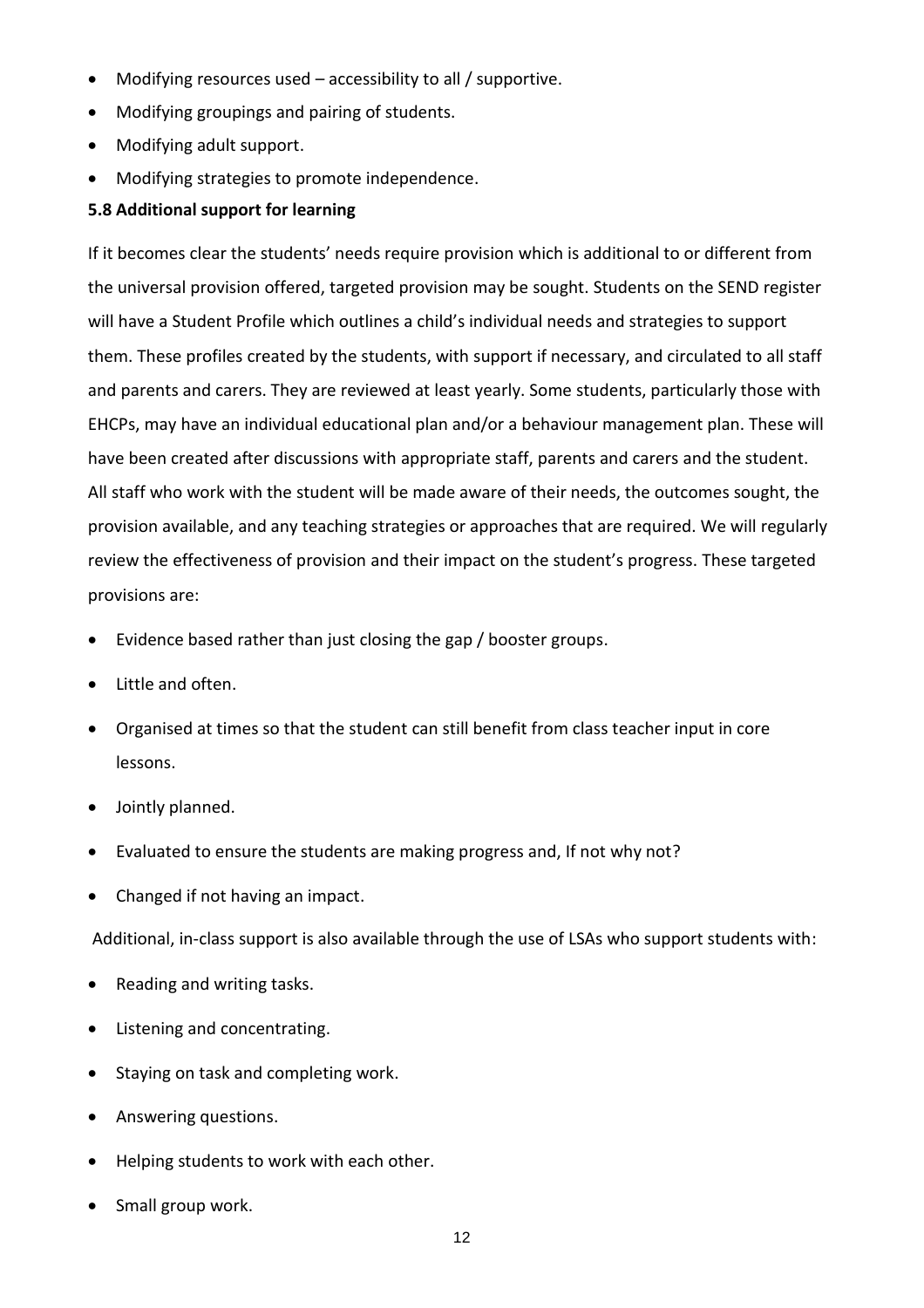We also have teaching assistants and SEND teachers who are trained to deliver interventions such as:

- Emotional Literacy using the Zones of Regulation™
- Social skills using the Talkabout™ programme
- Literacy Catch-Up Literacy, Spelling and Grammar and Reading Inference
- Numeracy Prodigy©, Numeracy Ninjas©

Where students continue to struggle to make progress, despite a significant structured input from universal and targeted provision, specialist provision may be requested from external professionals and agencies.

Furthermore, we work with the following agencies to provide support for students with SEND:

- Autism Outreach
- ADHD solutions
- The Inclusion Team

# **5.9 Expertise and training of staff:**

At the Academy, we believe that our staff are our greatest asset. We recognise the need to train all our staff on SEND policy and practice and we have funding available to support this professional development. The SENDCo, with the senior leadership team, aims to keep all school staff up to date with relevant training and developments relating to SEND. We believe that doing so brings about the best outcomes for our SEND students. The SENDCo seeks the support of the Local Educational Psychology Service, the Local Authority via the Leicestershire Traded Services web portal and any other relevant specialist agencies when a need for specialist training is identified. The relevance of specific training is carefully considered and is put in place to ensure that it is matched to the Academy's development priorities and meets the needs of our SEND cohort. Additionally, the SENDCo attends relevant courses and signposts relevant external training opportunities relating to SEND. All LSAs are offered training from the SENDCo and other opportunities through a range of local agencies.

Our SEND Team consists of the following staff:

• Our SENDCo, Simeon Paul, is allocated as a full time member of staff to manage SEND provision.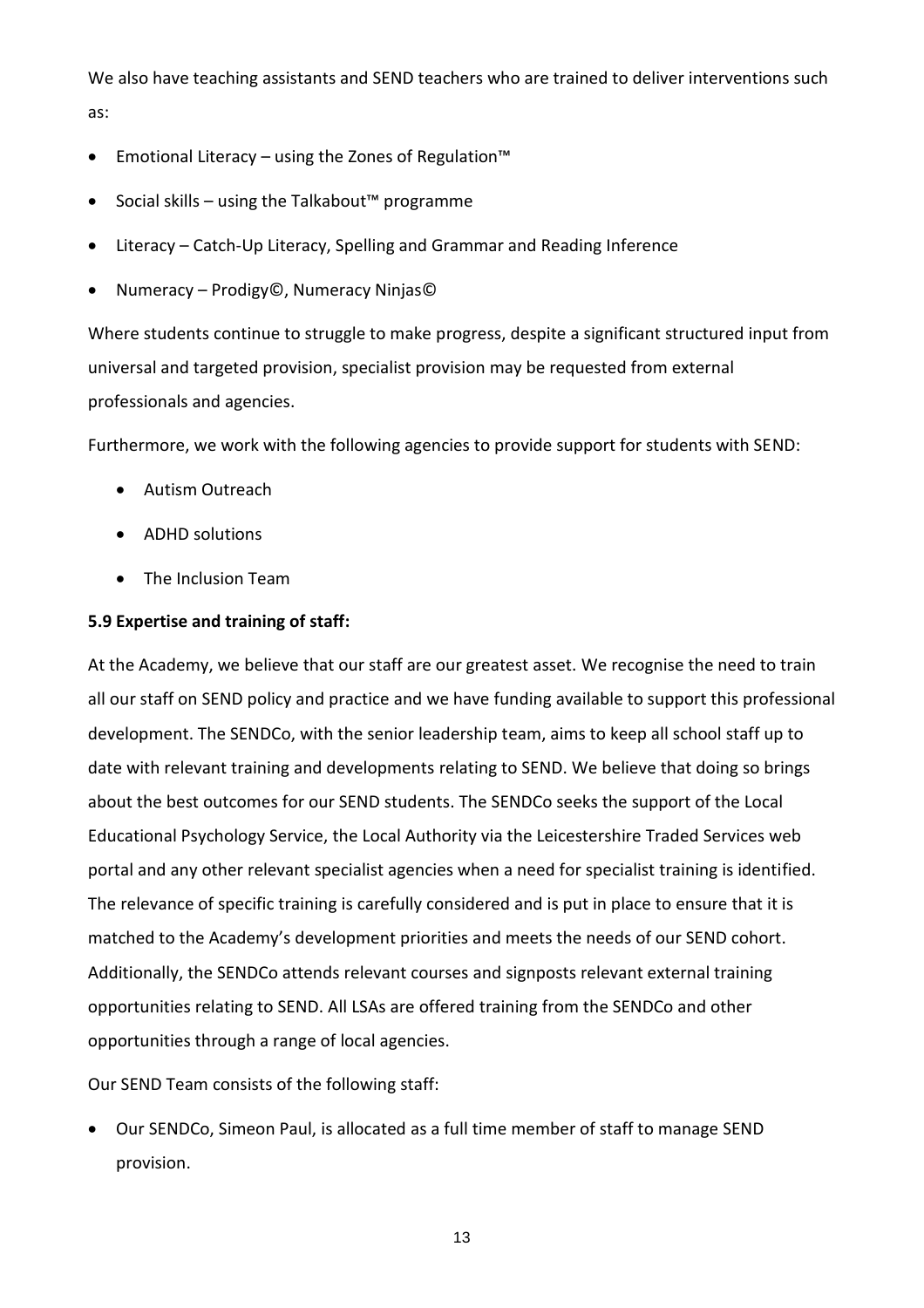- Our SEND Operations Manager, Linda Norman, who is responsible for the administration within the SEND department, including the day-to-day management of the LSA team.
- Our SEND teacher and our intervention leader, who are responsible for planning and leading targeted literacy, numeracy, social and emotional interventions. They also complete dyslexia screening and access arrangement testing
- We have a strong team of LSAs, including eight autism specialist LSAs who work within the enhanced resource provision (the Excel Provision).
- In the last academic year, SEND staff have been trained in Reading inference (via Leicestershire County Council), Catch-up Literacy and managing challenging behaviour.
- Additional training opportunities are continuously reviewed.

# **5.10 Securing equipment and facilities:**

The Academy complies with all relevant accessibility requirements. (Please see the schools Accessibility Plan for more details).

# **5.11 Evaluating the effectiveness of SEND provision:**

We evaluate the effectiveness of provision for students with SEND by:

- Using online monitoring and provision mapping systems to track and review progress towards targets, reviewed annually or termly in some cases. For students with EHCPs, this includes measuring progress against their targets from Section E.
- Ensuring targeted interventions are evidenced based, measurable and reviewed for impact after each cycle.
- Using student and parents and carers questionnaires to gather feedback.
- Ongoing auditing and monitoring of SEND provision by the SENDCo.
- Holding annual reviews for students with EHCPs.
- Holding parents and carers and student forums/SEND information events.
- Parents evenings.

There is also the opportunity for parents and carers to contact the SENDCo or the SEND operations manager via email. email: [admin@wigstonacademy.org](mailto:admin@wigstonacademy.org)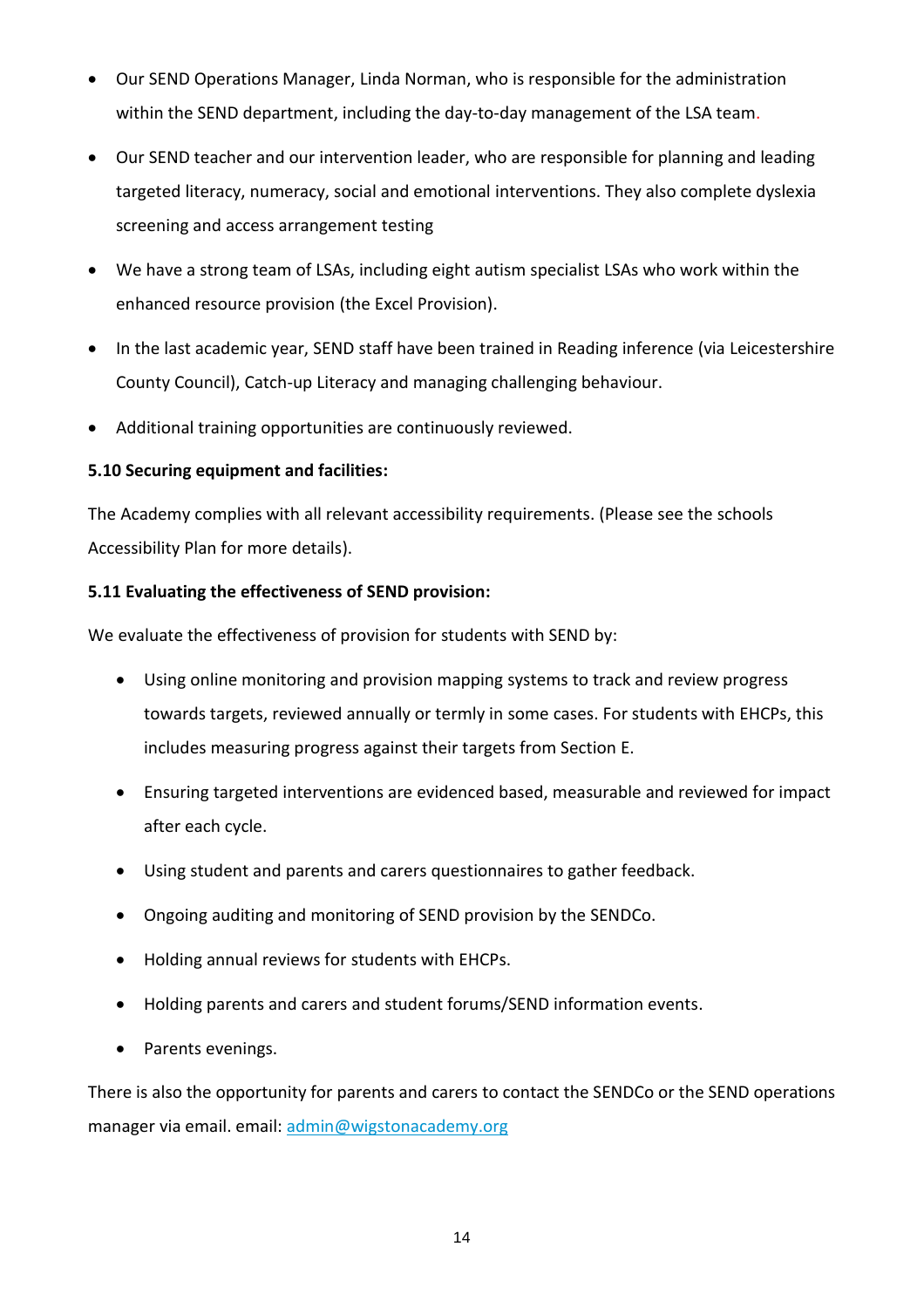# **5.12 Enabling students with SEND to engage in activities available to those in the school who do not have SEND**

At Wigston Academy we actively encourage students to participate in extra-curricular activities, clubs and visits. However, we acknowledge that those with SEND may needs additional provision to do so. Strategies in place to reduce the barriers to their involvement include:

- Encouraging all our SEND students to take part in sports day/school plays/special workshops, etc.
- Ensuring that all of our extra-curricular activities are available and promoted equally to all of our students.
- Additional provision at break and lunch-time in either the Learning Support room or the Excel Provision.
- Providing students with homework support, if necessary.
- Providing activities or intervention to develop social skills and friendships skills in a safe, secure environment.
- Providing opportunities for inclusive PE sessions and SEND Sports Days run by outside agencies.
- Liaising with staff, students and their parents and carers to ensure that appropriate provision is made.
- Ensuring that an appropriate number of LSAs participate in the activity, where necessary.
- Ensure that no student is ever excluded from taking part in a visit or activities because of their SEND needs.

# **5.13 Support for improving emotional and social development**

We provide support for students to improve their emotional and social development in the following ways:

- Students with SEND are encouraged to be part of the school council.
- Students with SEND are encouraged to be part of extra-curricular activities, clubs and visits.
- Students with SEND, who are identified as having specific difficulties, may be invited to join targeted interventions within the Elevate/SEND department.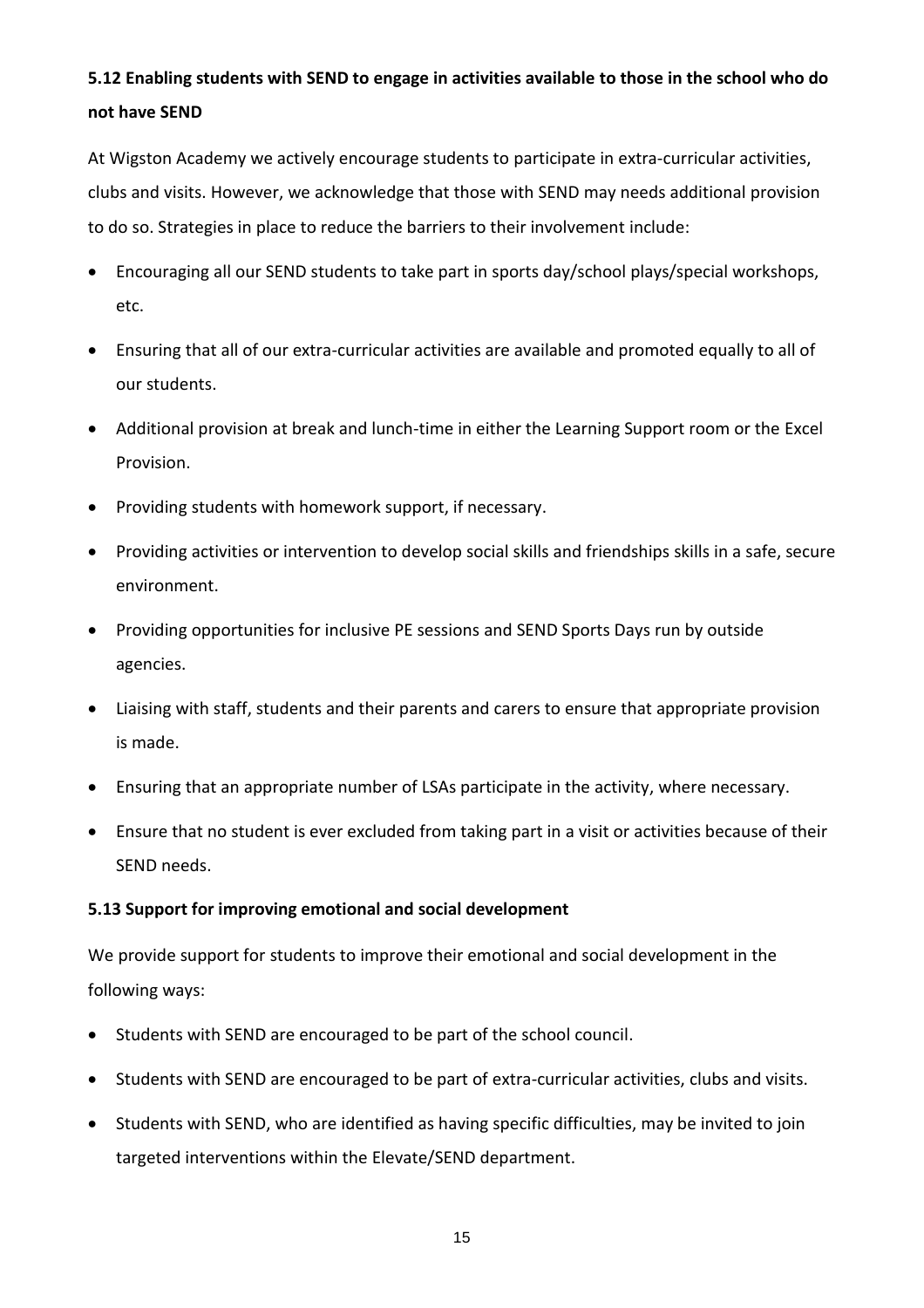- All students have a class tutor who monitors their well-being, attendance, progress and behaviour. Consideration is given to which tutor group students are placed in, in accordance with their individual needs.
- Each year group has a pastoral leader who has overall pastoral responsibility, and will liaise with teachers, form tutors and the SENDCo about any social and/or emotional needs identified.
- All staff are responsible for following the Academy's safeguarding policy and ensure child protection concerns are reported appropriately.
- The pastoral leader is responsible for monitoring behaviour and putting in place appropriate provision.
- The school has an attendance team who monitor and mentor students whose attendance is a concern.
- All staff have received safeguarding training.
- Trained medical staff provide supervision, should students need first aid or to administer medicines.
- The school nurse visits once a week and students are aware that they are able to make appointments confidentially, or be referred. Members of staff may also refer with parents and carers consent.
- The school also has the services of a counsellor who visits twice a week. In consultation with parents and carers, staff and the pastoral leader, students may be referred.
- If students wish to contribute their views they are encouraged to through the school council.
- We have a zero tolerance approach to bullying.

#### **5.14 Working with other agencies**

Wigston Academy invites and seeks advice and support from external agencies in the identification, assessment and provision of SEND. This ensures that the needs of all children are fully understood and met, especially those with SEND. The SENDCo and the SEND operations manager are the designated persons responsible for liaising with the following agencies:

- Leicestershire Education Psychology Service
- HBEP (Hinckley and Bosworth Education Partnership)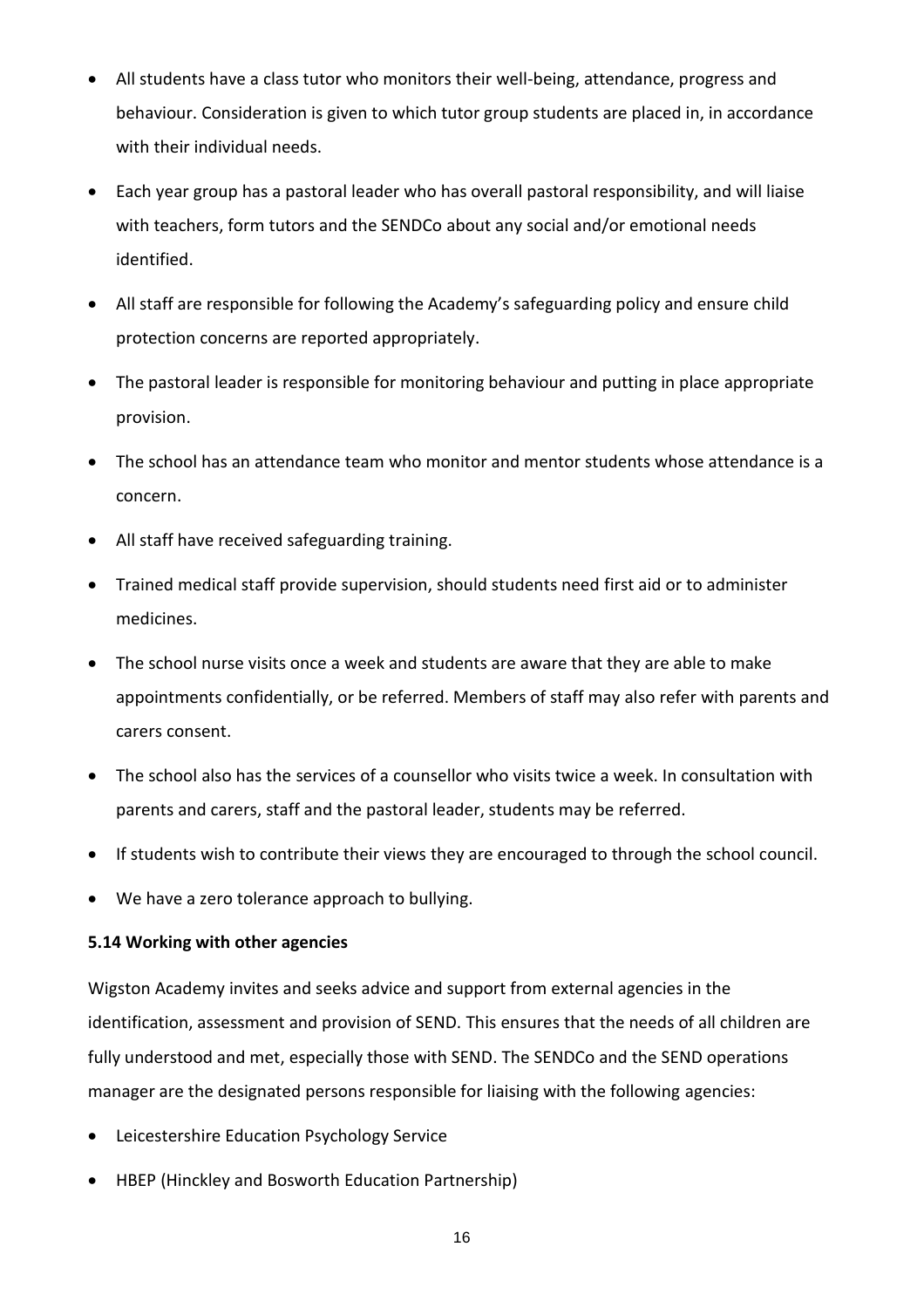- Speech and Language Service (both private and Local Authority)
- Language and Learning Support Service
- CAMHS
- SENDsory Support Services
- The hearing and vision teams
- Any other specialist services as required for individual students

Representatives from voluntary organisations and other external agencies are invited to meetings throughout the year to discuss SEND provision and progress and keep staff up to date with legislation. In cases where a child is under observation or a cause for concern, focused meetings will be arranged with the appropriate agency. parents and carers will normally be invited to and informed about any meetings held concerning their child unless there are over-riding safeguarding issues.

Other agencies that the school may work with are;

- Specialist Teaching Service
- Autism Outreach
- ADHD Solutions
- VI/HI service
- School Nurse
- Attendance Improvement Officer
- Youth Offending YISP/YOS
- Occupational Therapist
- Leicestershire Supporting Families
- South Leicestershire Behaviour Partnership

#### **5.15 Complaints about SEND provision**

If a parents and carers of a student with SEND has a concern or complaint regarding the care or welfare of their child, an appointment can be made to discuss this with the SENDCo. They may request a copy of the Academy's complaints policy. The SEND Team, form tutor, head of year or a member of the senior leadership team are also able to offer advice on formal procedures for complaint, if necessary. The parents and carers of students with SEND have the right to make disability discrimination claims to the first-tier SEND tribunal if they believe that the Academy has discriminated against their child. They can make a claim about alleged discrimination regarding: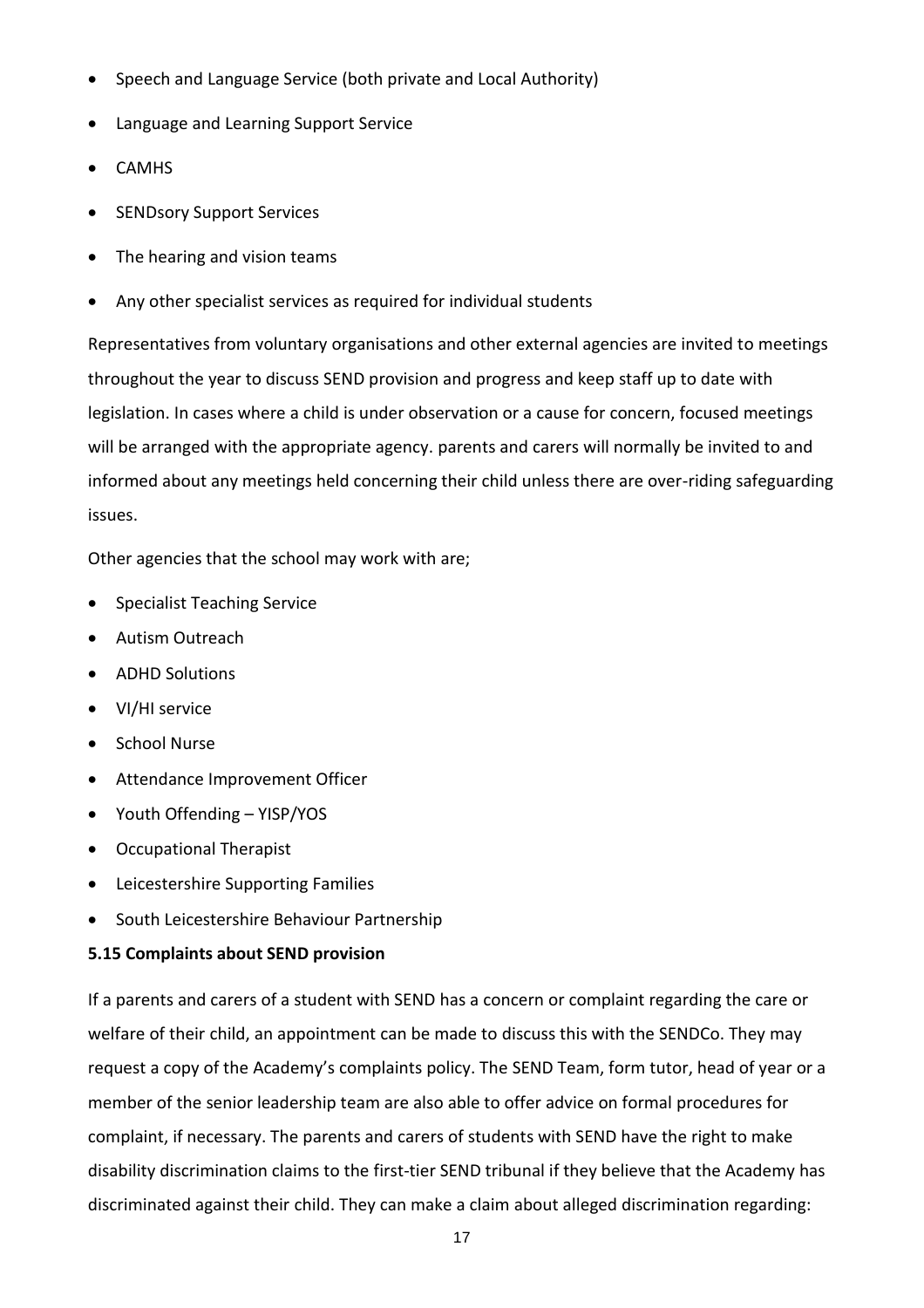- Exclusions
- Provision of education and associated services
- Making reasonable adjustments, including the provision of auxiliary aids and services

# **5.16 Contact details of support services for parents and carers of students with SEND**

The Academy continues to build strong working relationships and links with external providers in order to fully support our SEND students and aid school inclusion. We believe that sharing knowledge and information with these services is key to effective SEND provision. Any one of the providers may raise concerns about a student. This will then be brought to the attention of the SENDCo, who will inform the parents and carers.

- Leicestershire Education Psychology Service
	- o 0116 305 5100
	- o [https://www.leicestershire.gov.uk/education-and-children/special-educational-needs](https://www.leicestershire.gov.uk/education-and-children/special-educational-needs-and-disability/education-and-childcare/educational-psychology-service)[and-disability/education-and-childcare/educational-psychology-service](https://www.leicestershire.gov.uk/education-and-children/special-educational-needs-and-disability/education-and-childcare/educational-psychology-service)
- **CAMHS** 
	- o 0808 802 5544
	- o [https://www.leicestershire.gov.uk/education-and-children/special-educational-needs](https://www.leicestershire.gov.uk/education-and-children/special-educational-needs-and-disability/information-for-schools-and-professionals/mental-health-for-children-and-young-people)[and-disability/information-for-schools-and-professionals/mental-health-for-children](https://www.leicestershire.gov.uk/education-and-children/special-educational-needs-and-disability/information-for-schools-and-professionals/mental-health-for-children-and-young-people)[and-young-people](https://www.leicestershire.gov.uk/education-and-children/special-educational-needs-and-disability/information-for-schools-and-professionals/mental-health-for-children-and-young-people)
- ADHD Solutions
	- $O$  0116 2610711
	- o <https://www.adhdsolutions.org/>
- Children and Families Wellbeing Service
	- o 0116 3058727
	- o [https://www.leicestershire.gov.uk/education-and-children/social-care-and-supporting](https://www.leicestershire.gov.uk/education-and-children/social-care-and-supporting-families/children-and-family-wellbeing-service-cfws)[families/children-and-family-wellbeing-service-cfws](https://www.leicestershire.gov.uk/education-and-children/social-care-and-supporting-families/children-and-family-wellbeing-service-cfws)

# **5.17 Contact details for raising concerns**

- Mr. Pete Leatherland (Senior Deputy Headteacher Pastoral and Elevate): pleatherland@wigstonmat.org
- Mr. Simeon Paul (SENDCo): spaul@wigstonmat.org